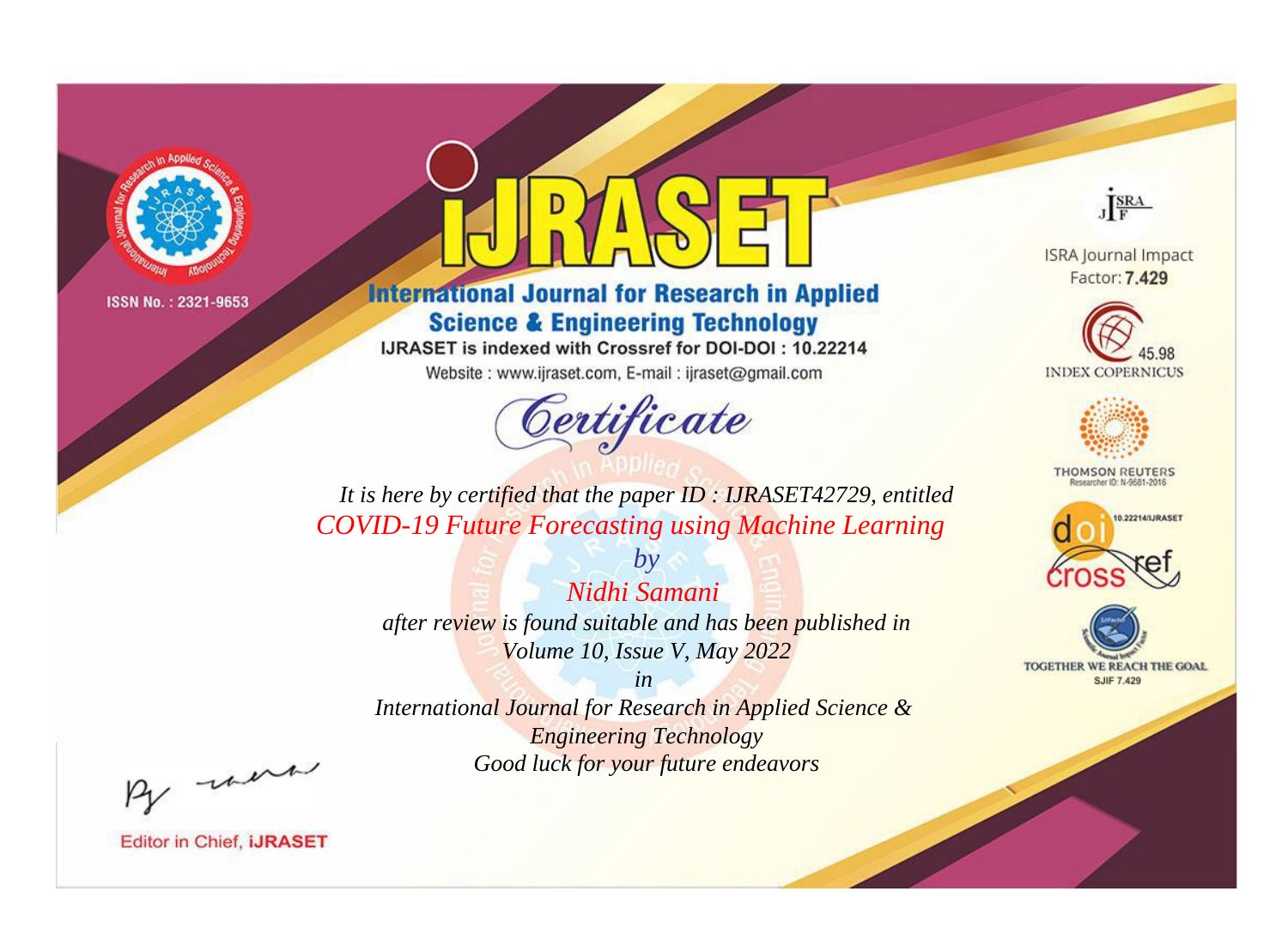

# **International Journal for Research in Applied Science & Engineering Technology**

IJRASET is indexed with Crossref for DOI-DOI: 10.22214

Website: www.ijraset.com, E-mail: ijraset@gmail.com



JERA

**ISRA Journal Impact** Factor: 7.429





**THOMSON REUTERS** 



TOGETHER WE REACH THE GOAL **SJIF 7.429** 

*It is here by certified that the paper ID : IJRASET42729, entitled COVID-19 Future Forecasting using Machine Learning*

*by Komal Yadav after review is found suitable and has been published in Volume 10, Issue V, May 2022*

*in* 

*International Journal for Research in Applied Science & Engineering Technology Good luck for your future endeavors*

By morn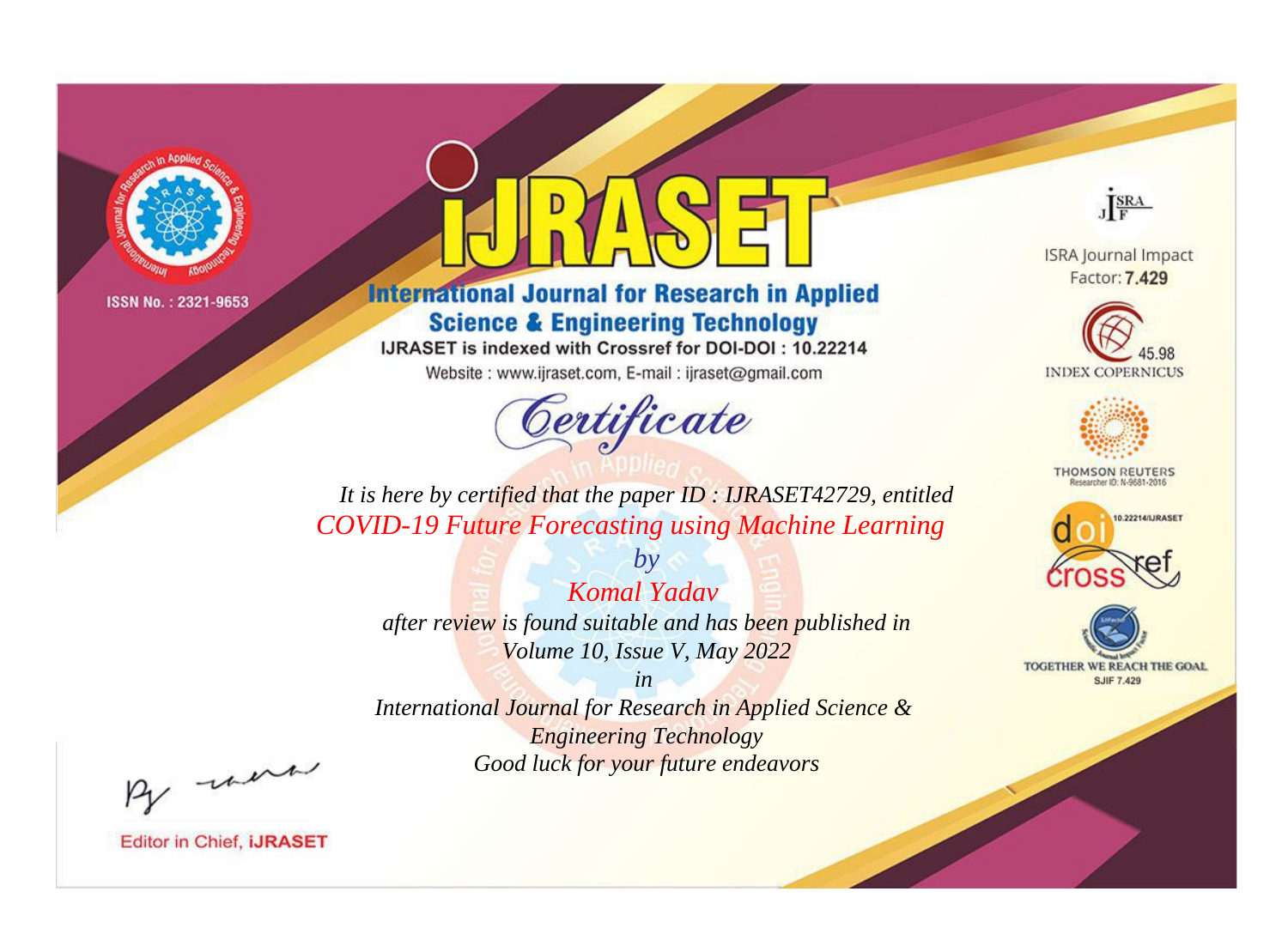

# **International Journal for Research in Applied Science & Engineering Technology**

IJRASET is indexed with Crossref for DOI-DOI: 10.22214

Website: www.ijraset.com, E-mail: ijraset@gmail.com



JERA

**ISRA Journal Impact** Factor: 7.429





**THOMSON REUTERS** 



TOGETHER WE REACH THE GOAL **SJIF 7.429** 

*It is here by certified that the paper ID : IJRASET42729, entitled COVID-19 Future Forecasting using Machine Learning*

*by Yash Bhamare after review is found suitable and has been published in Volume 10, Issue V, May 2022*

*in* 

*International Journal for Research in Applied Science & Engineering Technology Good luck for your future endeavors*

By morn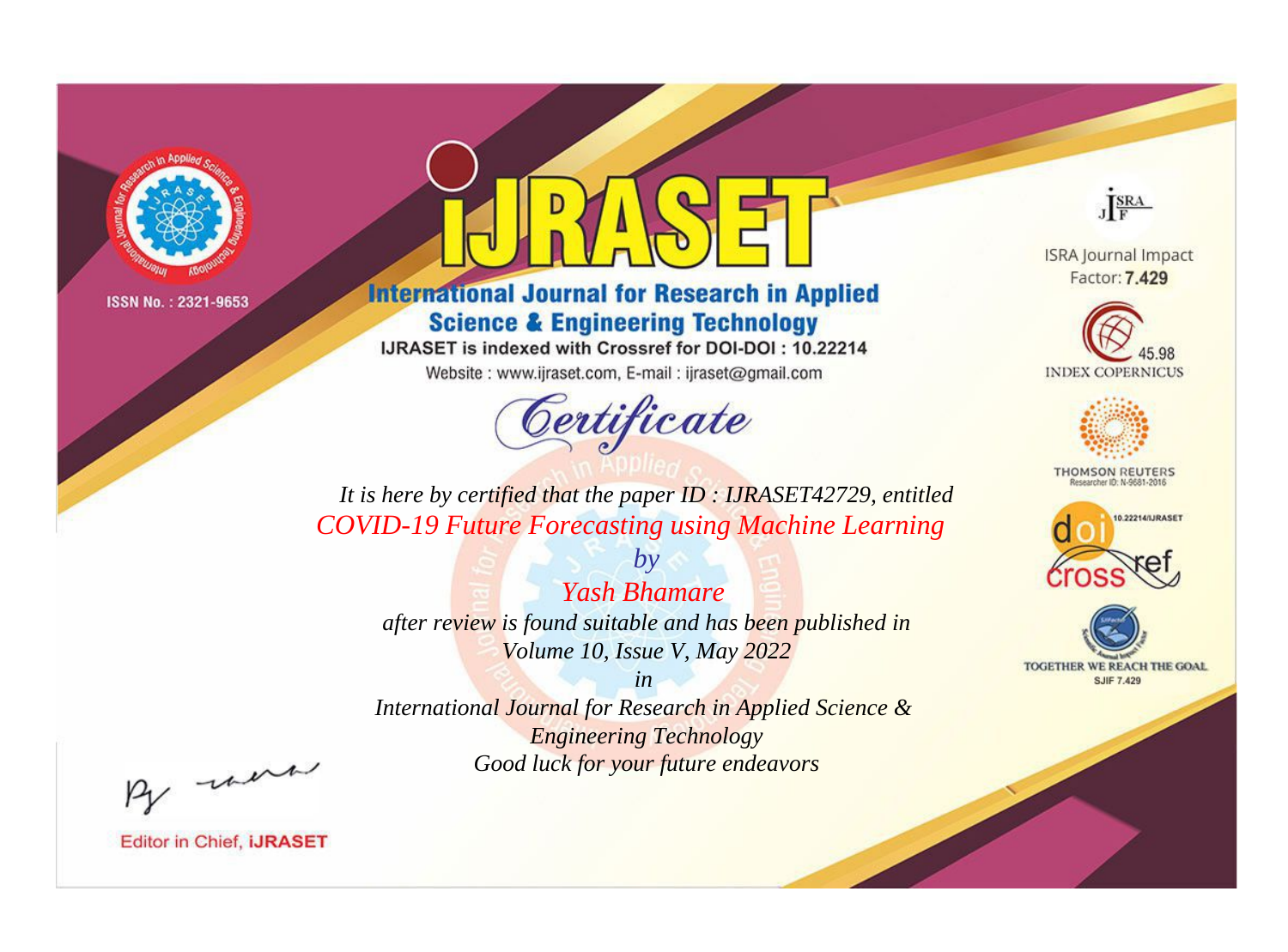

# **International Journal for Research in Applied Science & Engineering Technology**

IJRASET is indexed with Crossref for DOI-DOI: 10.22214

Website: www.ijraset.com, E-mail: ijraset@gmail.com



JERA

**ISRA Journal Impact** Factor: 7.429





**THOMSON REUTERS** 



TOGETHER WE REACH THE GOAL **SJIF 7.429** 

*It is here by certified that the paper ID : IJRASET42729, entitled COVID-19 Future Forecasting using Machine Learning*

*Meghana Patil after review is found suitable and has been published in Volume 10, Issue V, May 2022*

*by*

*in* 

*International Journal for Research in Applied Science & Engineering Technology Good luck for your future endeavors*

By morn